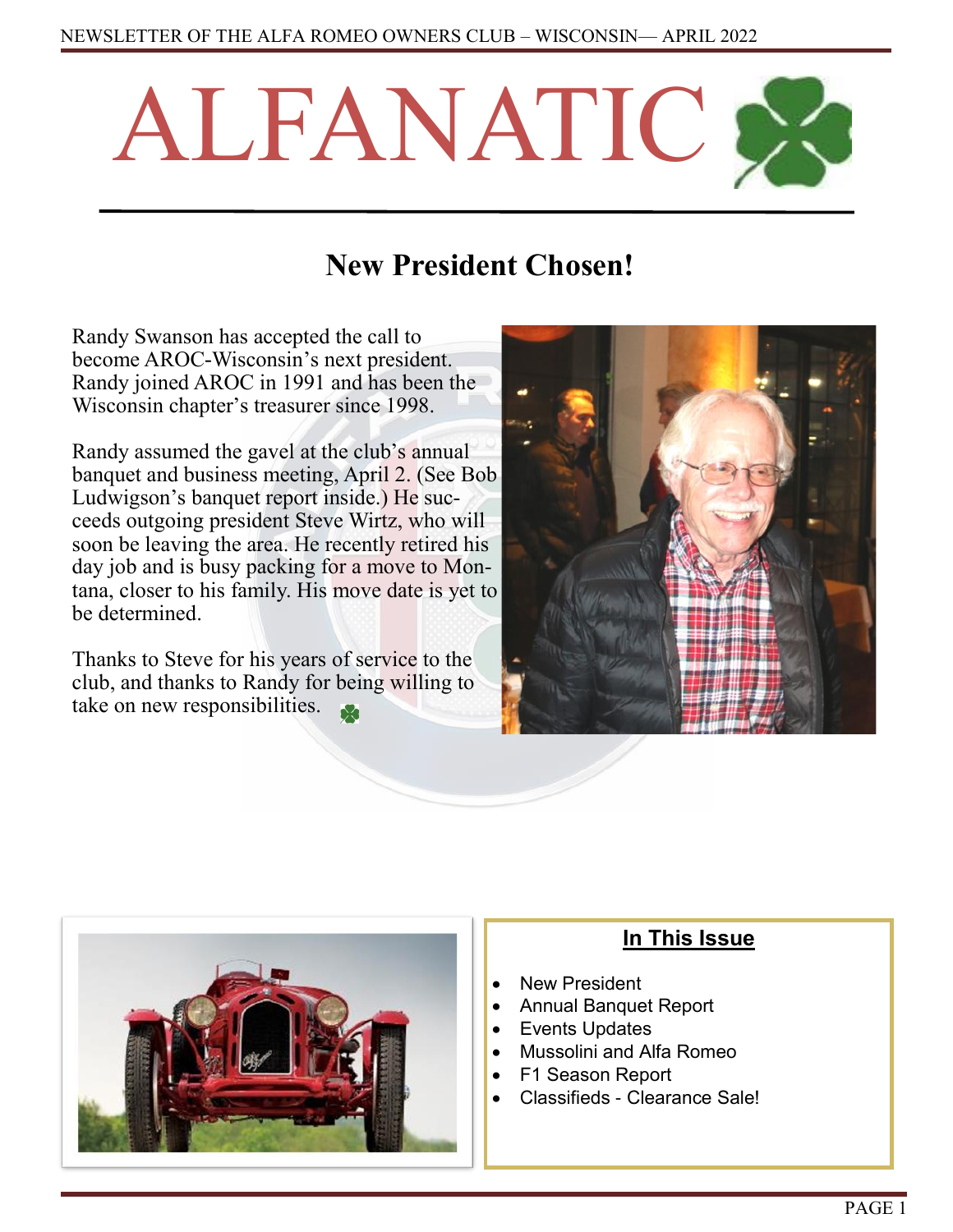## **Event Updates**

Tom and Pam Heinrich will once again open the gates to the Lift Incorporated world headquarters in Glendale to host the annual **Sportscar Solstice Howl at the Moon Garage Party and Happening**, Wednesday evening, June 29. (We know the solstice will fall the week before, but this date better fits the hosts' busy schedules.)

Attendees can expect the usual assembly of friendly car people and interesting cars, many of which may be Alfas. You can always count on some surprises from Tom's garage. Food and drink are what you decide to bring for yourself or to share.

Lift Inc. is located at 2737 West Mille Road in Glendale. Festivities will start around 6:00 p.m. We'll post further details in upcoming issues of the *Alfanatic.* Pencil the date in your calendar.

## **John Ehle's Mother May I? Spring Tour**

For the last 10 years, club member John Ehle has organized a very popular Mother's Day weekend spring tour. This year, his Saturday, May 7, event, which draws a broad range of local enthusiasts, falls on the same weekend as our New Glarus Hillclimb. This provides Alfisti with a choice of events.

John has decided to formalize the tour's relationship with Drive Toward a Cure.<sup>TM</sup>

> *"Drive Toward a Cure pursues an alternative to the numerous 'for profit' rally driving programs through the creation of events that team Cars and Camaraderie to raise funds and awareness to support the challenges of Parkinson's Disease, benefiting research and patient care. To find out more, please visit www.drivetowardacure.org."*

More information on the tour can be found on the [Drive Toward a Cure website.](https://www.drivetowardacure.org/fundraising/mother-may-i-spring-tour)

## **Local, Regional, and International Events Calendar**

Something missing? Send dates for events we've missed and we'll include them in the next calendar. email: [rabhalter@att.net](mailto:rabhalter@att.net?subject=New%20Events%20for%20Calendar)

| <b>May 7-8</b><br>May 7<br>May 20-22<br>June 4<br><b>June 6-16</b><br>June 9-12<br>June 11-12<br><b>June 13-19</b><br>June 17-19<br>June 29<br>June 30-July 3<br><b>July 14-17</b><br>August 4-7<br><b>August 7</b><br>August 19-21<br>August 20<br>August 21<br>August 28<br>September 16-18<br><b>Sept 30-Oct 12</b> | AROC-WI Das Kurze Klausenrennen, New Glarus, Wisconsin<br>John Ehle's 10th annual Mother May I? Drive. Website<br>SVRA Vintage Festival Weekend, Road America<br>CAROC and Lotus Corps Track Day, Blackhawk Farms Raceway<br><b>AROC Goes to Italy Tour #4</b><br>NTT Indycar Series, Road America<br>24 Hours of Le Mans<br><b>AROC-USA National Convention, Coronado, California</b><br>WeatherTech Chicago Region SCCA June Sprints, Road America<br>The Heinrich's Howl at the Moon Party<br>NASCAR Cup and Xfinity Series races, Road America<br>Weathertech International Challenge with Brian Redman, Road America<br><b>IMSA Sportscar Weekend, Road America</b><br>ICAMS, AROC-WI, Sussex Village Park, Sussex, Wisconsin<br>GT World Challenge America, Road America<br>Concorso Italiano, Seaside, California<br>Pebble Beach Concours d'Elegance, Pebble Beach, California<br>Geneva Concours d'Elegance, Geneva, Illinois<br>Ariens Art on Wheels Vintage Weekend w/VSCDA, Road America<br><b>AROC Goes To Italy Tour #5</b> |
|------------------------------------------------------------------------------------------------------------------------------------------------------------------------------------------------------------------------------------------------------------------------------------------------------------------------|-------------------------------------------------------------------------------------------------------------------------------------------------------------------------------------------------------------------------------------------------------------------------------------------------------------------------------------------------------------------------------------------------------------------------------------------------------------------------------------------------------------------------------------------------------------------------------------------------------------------------------------------------------------------------------------------------------------------------------------------------------------------------------------------------------------------------------------------------------------------------------------------------------------------------------------------------------------------------------------------------------------------------------------------|
| October 20-24                                                                                                                                                                                                                                                                                                          | AROC Goes to the F1 USGP, Circuit of the Americas, Austin, TX                                                                                                                                                                                                                                                                                                                                                                                                                                                                                                                                                                                                                                                                                                                                                                                                                                                                                                                                                                             |
| 2023<br>March 3-5                                                                                                                                                                                                                                                                                                      | The Amelia (Concours), Amelia Island, Florida                                                                                                                                                                                                                                                                                                                                                                                                                                                                                                                                                                                                                                                                                                                                                                                                                                                                                                                                                                                             |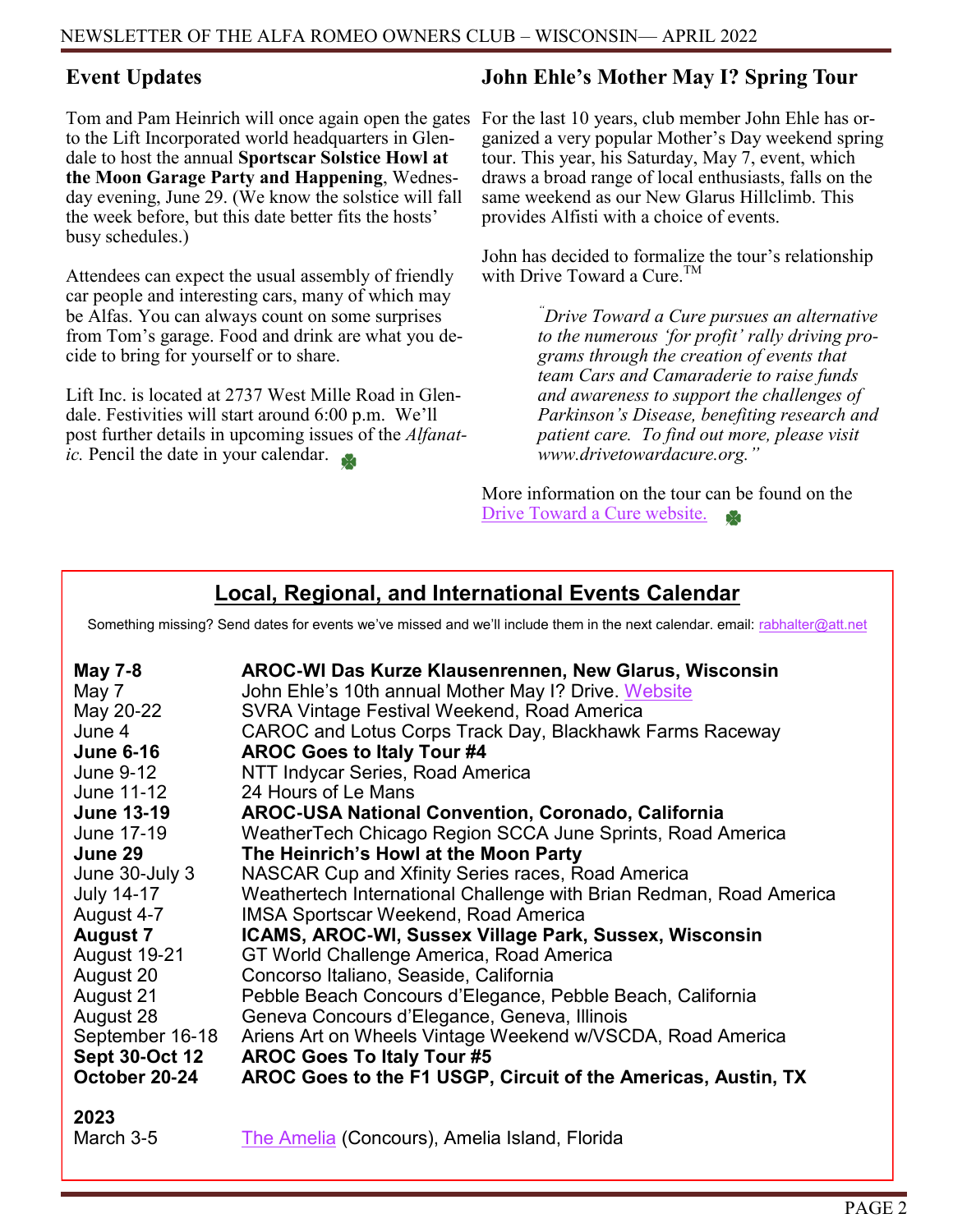### **Hillclimb Reminder**

On March 1, invitations were sent for this year's New Glarus Hillclimb, *das Kurzr Klausenrenen,* to be held May 6-7. AROC-WI members in good standing should have found the email in their inboxes. The low key driving and social event is open to all AROC club members and members of the Vintage Sportscar Club. Others may request an invitation.

Eligible entries include stock, street-licensed Alfas ("classic" four, eight, and straight-six models), pre-WWII cars, and invited guests.

Event headquarters is, as usual, the Chalet Landhaus on Wisconsin route 69. The traditional event schedule includes Friday arrival, setup, registration, early tech inspection, and socializing, with dinner on your own. The Saturday tech inspections and drivers' meeting precedes reconnaissance laps and speed runs on the 0.7 mile Kubly Road course. An evening president's reception followed by traditional entertainment and a banquet at the Landhaus caps the official schedule.

Those who wish to request an invitation, or who missed their emailed invitation should contact event director Kevin Caulfield at [kevincaulfield@crc](mailto:kevincaulfield@crc-mn.com)[mn.com](mailto:kevincaulfield@crc-mn.com) or 612-702-8520.

## **Alfiesta Coronado Hotel Filling Quickly**

Make plans *now* to join us, June 13-19, in California! We have it on good authority (David Hammond, via the Detroit Chapter's Newsletter, *Giornale*) that space at the headquarters hotel is filling quickly. While plans are being made for an overflow hotel, it most likely won't be on Coronado Island, where rooms are at a premium, both in quantity and price. The AROC rate at the Loews Coronado is \$215 per night. If that sounds pricey, understand that the rooms regularly list for \$700 per night. What a screaming deal!

According to David, "every hotel room has a view of the ocean or Coronado Bay." Many great activities are planned, and San Diego is high on the list of the most desirable vacation destinations.

Registration can be found by clicking this link: [Alfiesta Coronado Registration](https://aroc-usa.clubexpress.com/content.aspx?page_id=22&club_id=677320&module_id=507606&actr=4) , or visiting the AROC-USA.org website and following the prompts.

### **The United States Gets a Third F1 Race**

*Street Race Set for Las Vegas - November 2023*

Formula 1 and its commercial rights holder Liberty Media announced last week that the series will return to Las Vegas for the first time since 1982. The site will join Miami and the Circuit of America, making it the third US race in the 2023 F1 Grand Prix championship series.

The 3.8 mile, 14 corner, course will include a 1.2 mile stretch of Las Vegas Boulevard, the famous "Strip," where the cars are expected to reach a top speed of 212 mph. The 50 lap race will be held in November, under the lights on a Saturday evening. The final date is as yet unconfirmed, but Thanksgiving weekend is the most likely.

Formula 1 last raced in Las Vegas in 1981-1982. The Caesars Palace Grand Prix was run on a course laid out in the parking lot of the hotel. It was generally acknowledged to be one of the worst courses in the series. Attendance was low and the event was a money-loser for the organizers. The race was run for two more years under CART sanctioning before the backers threw in the towel. That "historic" parking lot has since been redeveloped as commercial property.

This time, a much different result is anticipated. F1 and Liberty Media, have long had their eyes on the U.S. market. Last year's race at the Circuit of America had the highest attendance of the series, and this year's race in Miami is a much-anticipated event. ESPN viewer ratings are growing. Some say that the Netflix series *Drive to Survive* has increased interest in the series. Entertainment-oriented Las Vegas seems an ideal venue, with promoters and sponsors eager to tap into the race fans' pocketbooks.



*The Las Vegas circuit. The back straight covers 1.2 miles down Las Vegas Blvd. (Autoweek.)*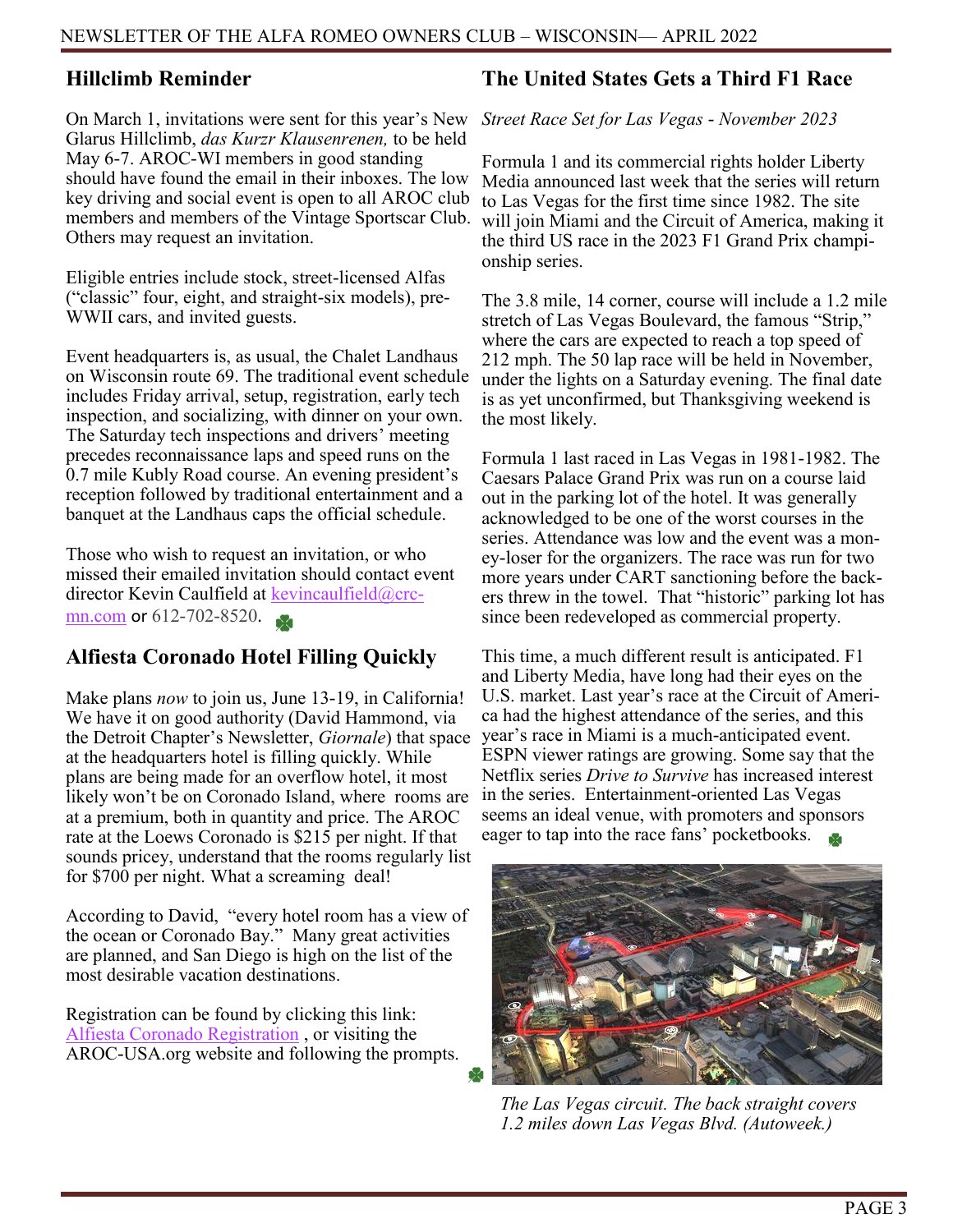## **AROC-Wisconsin Holds Club Banquet**

By Bob Ludwigson

On Saturday, April 2, our club held its banquet and business meeting after a 2 year absence. The banquet was held at a new location, the Bravo! Italian restaurant, at Brookfield Square. A total of 22 people showed up to enjoy the food and each other's company.

The banquet was held in the restaurant's Sunshine Room, which was separate from the regular dining room. A variety of meals were available, including chicken parmesan, salmon, and filet mignon. I received many compliments on the food.

After the meal, a short business meeting was held. All officers except for president accepted another year's term. Randy Swanson accepted the job of club president, as our current president, Steve Wirtz, is moving out of state and has resigned. Randy is also our club treasurer and asked for help from the rest of us, which we happily agreed to do.

Gary Schommer then proceeded to give out door prizes. Thanks go to club member Bill Siegfried, who contributed a number of desirable items from his collection for the drawing.

Feedback I received indicated that everyone enjoyed the evening as well as the location. Perhaps we will return next year. We'll see!









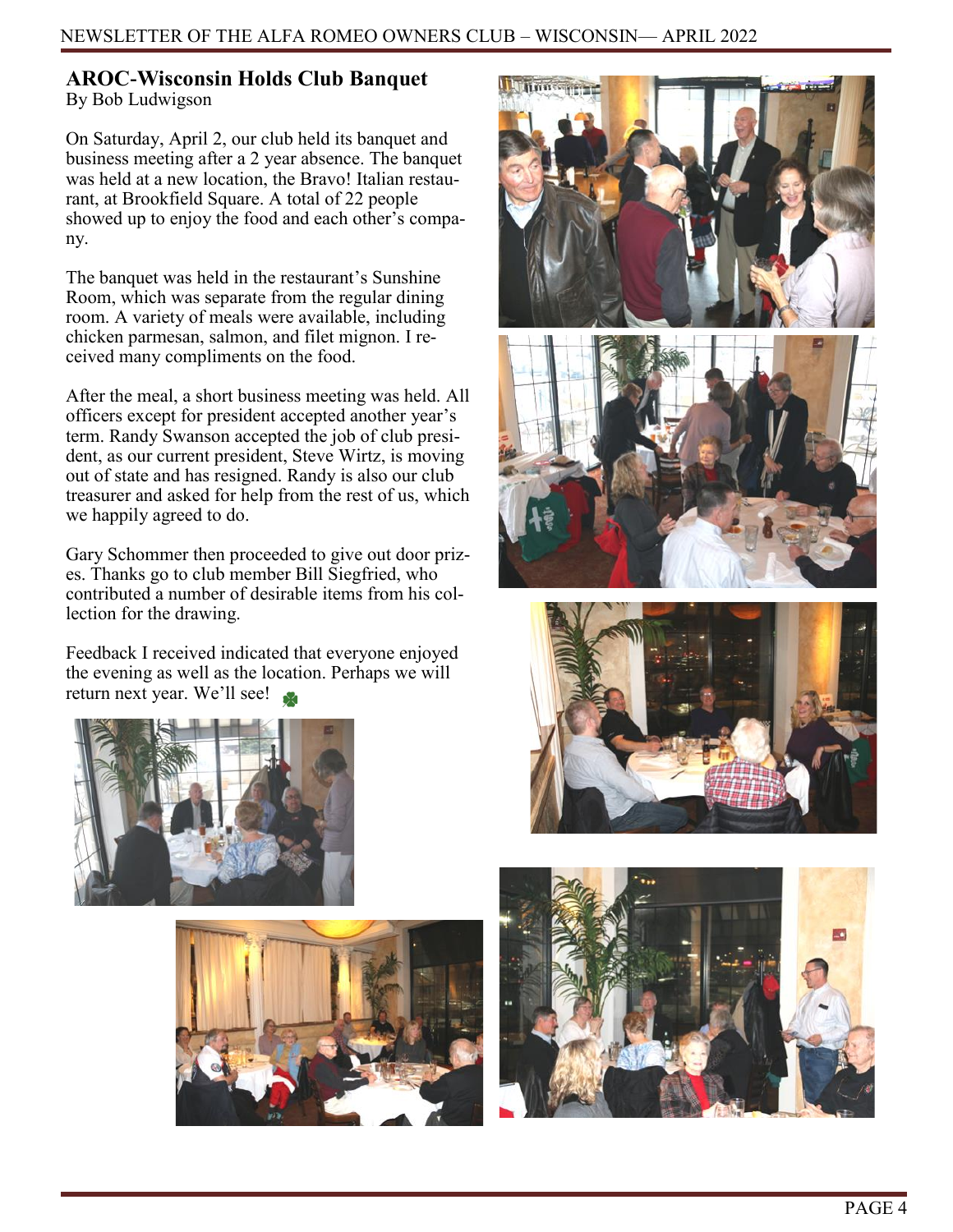## **2022 Alfa Romeo F1 Effort Off to a Promising Start**

Two races in, it appears that fans of the Alfa Romeo Formula 1 team will have something to cheer about this year. Drivers Valtteri Botas and Zhou Guanyu have both scored points. Bottas is a respectable 9th in the driver standings, after placing 6th in Bahrain, and Zhou Guanyu's single point places him 14th. The team ranks 6th in the constructors championship, up from a pitiful 9th last year.



Much effort was spent on the development of the new C-42 race car, while Ferrari's much-improved engine, so far the talk of the series, added the essential motive power. In fact, all the Ferrari-powered teams have impressed in the early outings. The Ferrari team leads the constructor standings, while both Alfa Romeo Orlen F! and Haas made quantum leaps in performance. Conversely, Mercedes-powered teams seem to be at a disadvantage this year.

In Bahrain, Bottas qualified an impressive 6th, with Zhou slotted 15th. A poor start sent Valtteri down the order, but he worked his way back up to a 6th place finish. Zhou Guanyu also overcame first lap issues to shore a point for 10th place. He stated:

> *"I am so happy, I am speechless. There are so many emotions tonight but my first thought is for the team: seeing how everyone worked so hard to go from where we were at the end of last year to where we are today is so incredible. My biggest dream was to race in F1, then to score points and tonight we did both."*

Things didn't go quite as well in Jeddah the next weekend. Bottas qualified 8th on the high speed course while Guanyu was 13th. In the race, cooling problems forced Bottas out on lap 36. He had been running in 6th place until the car developed its problem.

Said Bottas:

*"It's a pity to retire from what had been a really good race until that moment, especially as we were looking good for P6 at least. The engine temperatures kept rising. We need to investigate what caused that, but we had to pull the car out as we didn't want to lose the engine. It's how racing goes. We now need to make sure we solve whatever issue it was and move on. Looking at the positives, the car is really good. We made another step forward from the previous race, even in the starts. We were doing a good job and enjoying some close battles: now let's make sure we get back to scoring in Australia."* 

Guanyu received a 10-second penalty for a first lap incident involving Alex Albon which was compounded when the team failed to properly execute the time penalty during his pit stop. This lapse triggered the drive-through penalty which ended his chances for a points finish. The best he could do was 11th place.

Up at the front of the grid, Ferrari and Red Bull are locked in a battle for supremacy. In Bahrain, Leclerc and Sainz posted a one-two finish for Ferrari. Both Verstappen amd Perez encountered powertrain problems. In Saudi Arabia it was a different result, with Perez winning his first-ever pole and Verstappen seizing the win after a fierce battle with Leclerc. Sainz came third and Perez fourth, after an unfortunately timed pit stop forced him down the order.

Said Leclerc, "Every race should be like this." Despite coming second, the Ferrari ace praised the wheel -to-wheel racing ability of the new-era cars. The aero packages actually allow close racing, making the ontrack experience that more engaging.

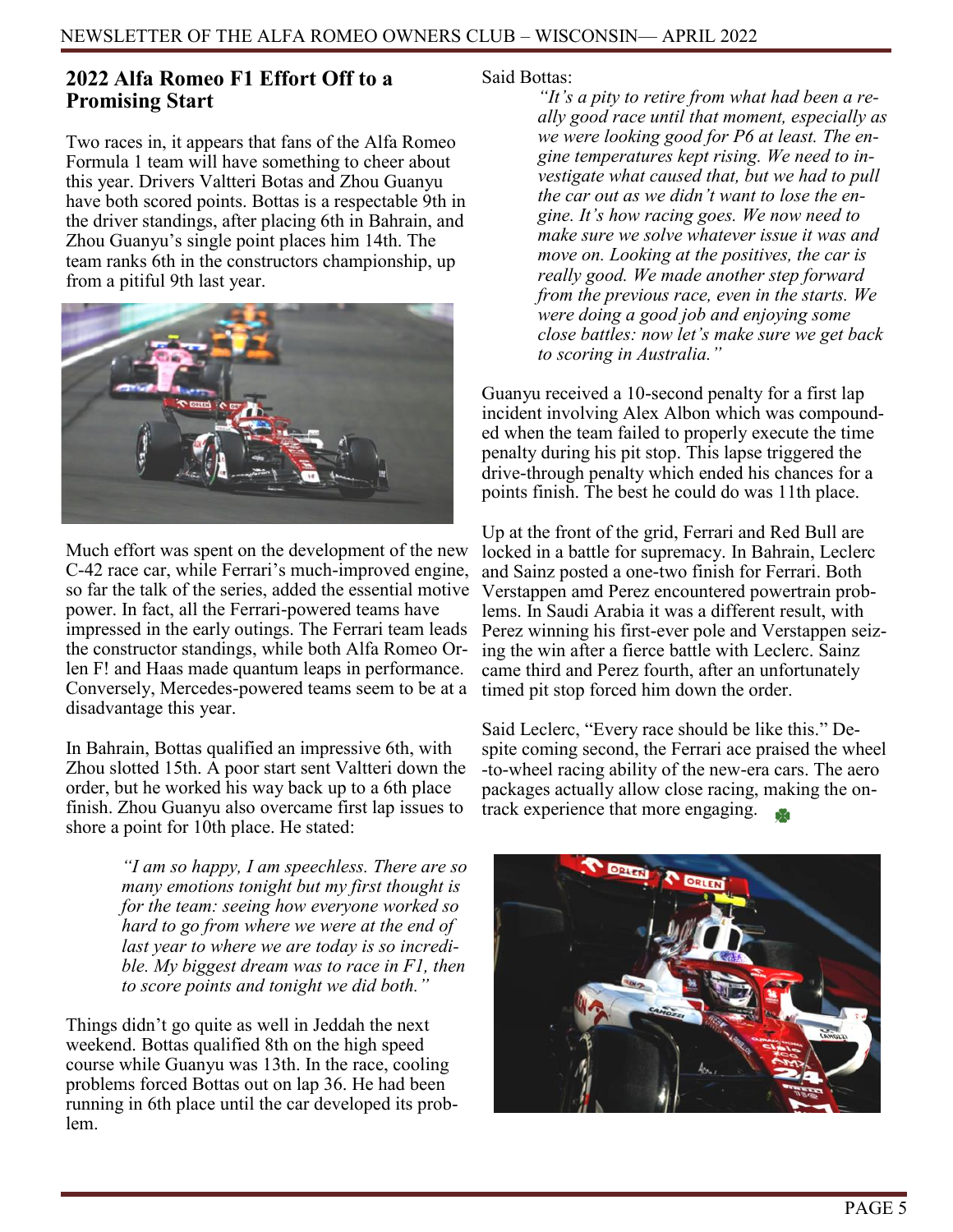#### **Alfa Romeo and Il Duce** *A Love Affair*

*By Bob Abhalter (Adapted from ClubAlfa.it)*



*Mussolini in 1933, at the wheel of a 1929 6C 1750 SS Mille Miglia competition car* 

Benito Mussolini, who served as the fascist prime minister of Italy from 1922 until he was "dispatched" following the withdrawal of the Germans from Italy in WWII, was a car guy. Well, maybe he didn't spend his spare time tinkering in his garage, but he understood that driving and being driven in exotic and expensive cars projected an image of power and speed that complemented his public persona.

And he loved to drive. He often donned a helmet and roamed the streets of Rome at the wheel of his favorite mount. Being a fierce nationalist and promoter of all things Italian, one marque stood above all others the Alfa Romeo. The sporting Alfas of the twenties and thirties held a special interest for Mussolini. There are numerous anecdotes illustrating his love affair with the cars. Two stand out.

#### The State Visit

In 1929, Mussolini visited Milan and toured the Portello works, where production of the 6C 1750 was just getting started. For Benito, it was love at first sight. He turned to Alfa's CEO and asked, "How much does it cost?"

Now, *Il Duce* was obviously a very powerful man the most powerful in Italy—and Alfa Romeo was for all practical purposes a ward of the state, propped up by funding from a national bank. One wanted to curry favor with the big guy. After a short, embarrassing,

pause, the predictable answer was; "For you, absolutely nothing, your excellency."

Sensing the awkwardness of the moment, Mussolini responded that he didn't want to take advantage of the situation. He suggested a modest discount on the 60,000 lire list price might be welcomed. Back came the CEO's response: "For you, your excellency, the selling price is five lire."

*Il Duce* rummaged through his pockets, finally producing a crumpled 10 lire note which he handed to Alfa's CEO. Unfortunately, no one in the entourage could produce change for the 10-spot. Apologies all around. Unfazed, Mussolini shrugged it off. He responded, "No problem. Just sell me two."

#### Buy Italian

A few years prior in 1926, Mussolini exchanged correspondence with Nicola Romeo regarding his manufacturing methods.

He wrote: "Esteemed engineer Romeo, yesterday returning from Florence I carefully looked at the equipment of my Alfa (which drives very well, by the way). I made the following observations: the ignition is German, the clock is Swiss, the horn (which does not work) is French. I don't doubt there are other unseen "exoticisms" within. Is this how you promote domestic production? Why aren't you sourcing ignitions, watches, and horns in Italy?"

Unintimidated, Romeo replied: "The typical Alfa Romeo has an Italian ignition, as does the small sixcylinder under construction. Specifications have for some time called for Italian ignitions, even for the larger models. Unfortunately not all Italians want them, nor do buyers in the export markets. Thank you for the critique that, if not deserved, nevertheless gives me the pride of seeing myself remembered by *Il Duce."* 

Despite Mussolini's disappointment that Alfas weren't 100% Italian, they remained his favorite car throughout his life.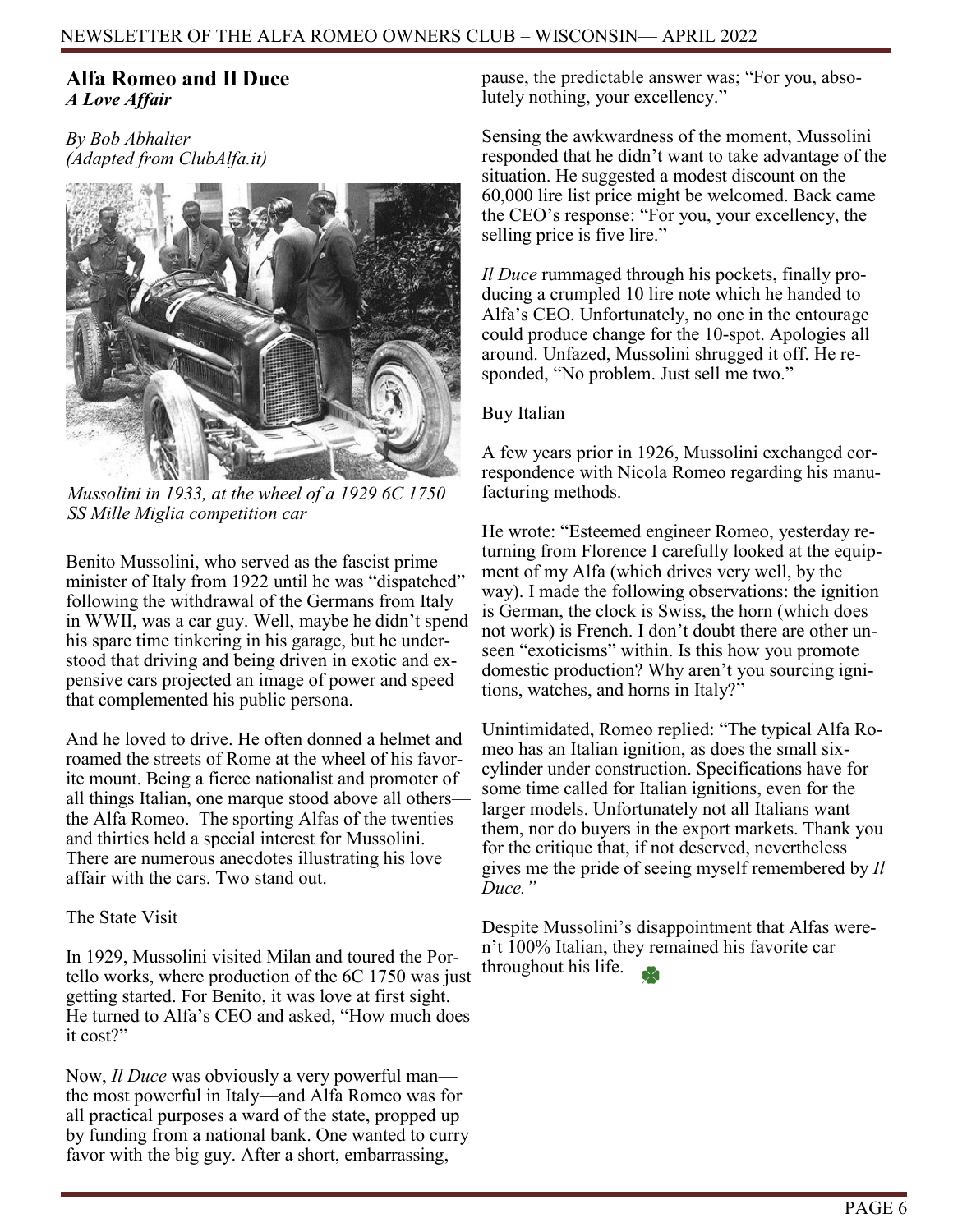## **Classifieds**

*Alfanatic* will post brief non-commercial classifieds for members and friends at no charge. Email the [editors](mailto:rabhalter@att.net) to make a submission.

## **Wanted**

Your classified ads! Posted free! Let us know.

## **For Sale**

## **Moving Sale LAST CHANCE!**

#### **Miscellaneous Alfa Parts for Sale Any Offers Accepted!**

#### **Parts Not Sold by May Will Be Scrapped!**

- 2 ea. V6 valve cover sets
- 2 ea. V6 lower sumps
- 1 ea. V6 rear bell housing
- 1 ea. V6 Oil pan complete
- 1 ea. Spider Oil pan complete
- 1 ea. 4 cyl valve cover
- 4 ea. Bosch intake vanes
- 2 ea. Spider Idler assemblies
- 1 ea. Spider driveshaft
- 2 ea. Bins of 74 spider parts
- 1 ea. Spider Clutch disk New Valeo
- 2 ea. Spider Transmission
- 1 ea. Spider transmission without Bell housing
- 2 ea. 74 spider doors
- 1 ea. Left rear quarter panel new for 70's spider
- 1 ea. lower nose panel 70's spider New
- 1 ea. 4 cyl Engine mount for engine stand
- 1 ea. Sperry Head with 11mm cams
- 2 ea. Spider 2.0 Crankshafts
- 2 ea. European 4 cyl cast y exhaust manifold set
- 1 ea. European 4 cyl 40mm carb intake with mounts
- 1 ea. European 4 cyl 45mm carb intake w/o mounts

For more information, email Steve Wirtz [\(swirtz@charter.net\)](mailto:swirtz@charter.net?subject=Alfa%20Parts)

**Gary Tree** is still trying to clean out his garage. He is parting a **1980 Spider** and has many other parts to sell, too numerous to list. An S2 Windshield, fiberglass bumpers, engine, transmission, door latches, etc. Just ask! Contact Gary at 608-209-2352, or [gjtreehouse@gmail.com](mailto:gjtreehouse@gmail.com)